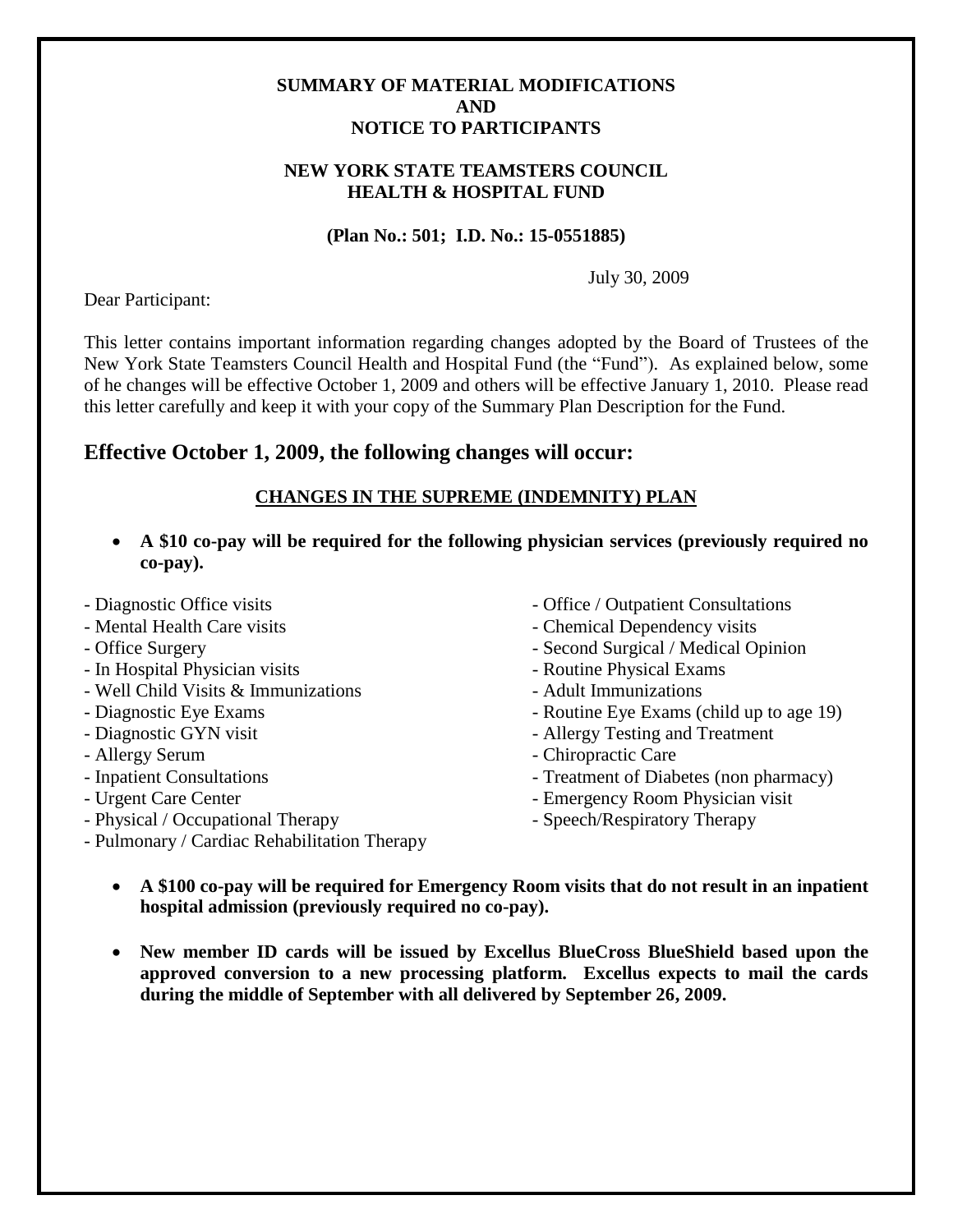# **CHANGES IN THE SELECT (PPO) PLAN**

## **A \$20 co-pay will be required for the following physician services and diagnostic testing services (previously required a \$15 co-pay).**

- 
- 
- 
- In Hospital Physician visits Routine Physical Exams
- Well Child Visits & Immunizations Adult Immunizations
- 
- 
- 
- 
- 
- Mammogram and Pap Smear Bone Density Testing
- Physical / Occupational Therapy Kidney Dialysis
- 
- 
- 
- Pulmonary / Cardiac Rehabilitation Therapy
- Diagnostic Office visits Office / Outpatient Consultations<br>- Mental Health Care visits Chemical Dependency visits
	- Chemical Dependency visits
- Office Surgery  **Second Surgical / Medical Opinion** 
	-
	-
- Diagnostic Eye Exams Routine Eye Exams (child up to age 19)
- Diagnostic GYN visits Allergy Testing & Treatment
- Allergy Serum  $\sim$  Chiropractic care
- Inpatient Consultations Treatment of Diabetes (non pharmacy)
- Urgent Care Center Emergency Room Physician visit
	-
	-
- Home Health Care  $\overline{\phantom{a}}$  Prostate Cancer Screenings -
- Newborn Care  **Radiation and Chemo Therapy**
- Laboratory / Pathology Speech/Respiratory Therapy
	- **A \$30 co-pay will be required for the following diagnostic services (previously required a \$15 co-pay).**

| - Outpatient Surgery / Surgicenters | - Pre Admission Testing    |
|-------------------------------------|----------------------------|
| - Diagnostic X-Rays & Imaging       | - Diagnostic Machine Tests |

- 
- **A \$100 co-pay will be required for Emergency Room visits that do not result in an inpatient hospital admission (previously required a \$50 co-pay).**

# **Effective January 1, 2010, the following changes will occur:**

## **CHANGES IN THE SELECT (PPO) PLAN**

**Coinsurance:** Covered in-network services currently reimbursed by the Fund at 100% of the allowable amount will be reimbursed at 95%, up to an annual out of pocket maximum of \$1,000 per individual and \$3,000 per family. Once the annual out of pocket maximum is reached, all covered services will be reimbursed at 100% of the allowable amount.

- The following covered in-network services are impacted :
- Inpatient Hospital Services  **Observation Stays**
- Acute Inpatient Mental Health Care  **Permitted Franch** Detoxification
- Acute Inpatient Chemical Dependency Care Anesthesia
- 
- -
	-
- Skilled Nursing Facility  **Maternity Care / Birthing Centers**
- Durable Medical Equipment / Medical Supplies / Prosthetics